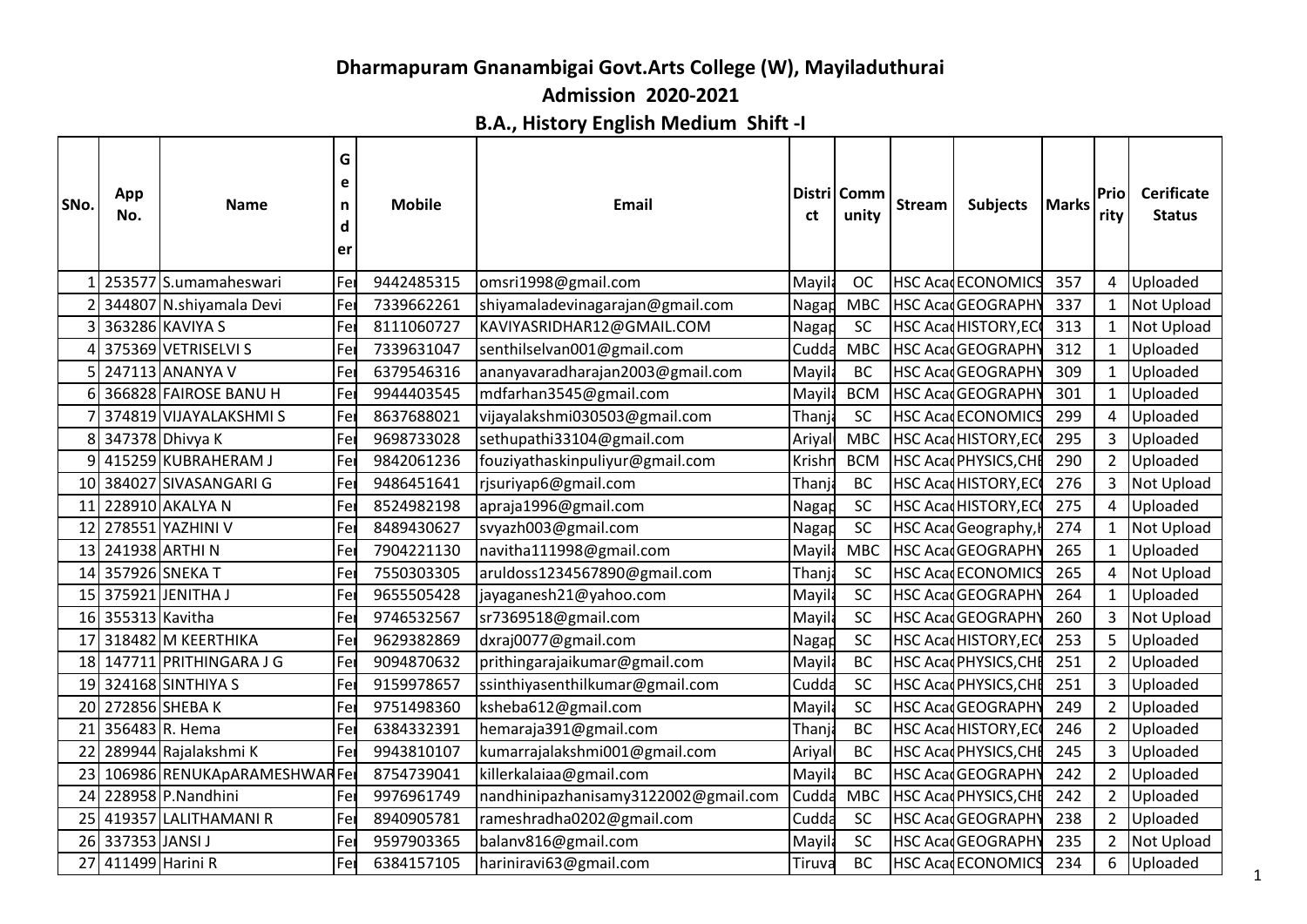| SNo.      | App<br>No.    | G<br>e<br><b>Mobile</b><br><b>Name</b><br>n<br>d<br>ler |             | Email      |                                     | Distri Comm<br>unity | <b>Stream</b> | Subjects   Marks |                              | Prio<br>ritv | <b>Cerificate</b><br><b>Status</b> |            |
|-----------|---------------|---------------------------------------------------------|-------------|------------|-------------------------------------|----------------------|---------------|------------------|------------------------------|--------------|------------------------------------|------------|
| 28I       |               | 332178 Mahalakshmi.k                                    | lFe         | 6379356495 | cutemaha007@gmail.com               | Nagap                | <b>MBC</b>    |                  | HSC Acad Physics, Cher       | 229          | $\mathbf{1}$                       | Uploaded   |
| 29        |               | 316775 VARSHA S                                         | <b> Fe</b>  | 9003780171 | mathan560m@gmail.com                | Ariyal               | <b>MBC</b>    |                  | HSC Acad PHYSICS, CHI        | 228          | 4                                  | Uploaded   |
| <b>30</b> |               | 403337 NARMATHA G                                       | Fe          | 9952502432 | sraja3247@gmail.com                 | Tiruva               | <b>MBC</b>    |                  | <b>HSC AcadHISTORY, EC</b>   | 228          | $\overline{2}$                     | Uploaded   |
| 31        |               | 310269 VINISHA V                                        | Fe          | 9894663272 | varathurajan872@gmail.com           | Cudda                | <b>MBC</b>    |                  | HSC AcadPHYSICS, CH          | 227          | $\overline{\mathbf{4}}$            | Not Upload |
| 32        |               | 318321 LAVANYA T                                        | Fe          | 9677334302 | lavanyathilagaraj18032002@gmail.com | Mayi                 | SC            |                  | HSC AcadGEOGRAPH             | 227          | $\overline{2}$                     | Uploaded   |
| 33        |               | 360242 Arulmozhi                                        | Fe          | 8270425418 | kabilancivil78@gmail.com            | Mayi                 | <b>BC</b>     |                  | HSC AcadPHYSICS, CHI         | 226          | $\overline{2}$                     | Not Upload |
| 34        |               | 254607 AYESWARYA S                                      | Fe          | 9384150439 | rojanishakuttyma@gmail.com          | Mayi                 | <b>SC</b>     |                  | HSC AcadPHYSICS, CHI         | 221          | $\overline{2}$                     | Uploaded   |
| 35        |               | 363361 KAVIPRIYA R                                      | lFe         | 9786858597 | rkavipriyasabari85@gmail.com        | Nagap                | <b>SC</b>     |                  | <b>HSC Acad HISTORY, EC</b>  | 220          | 3                                  | Not Upload |
| 36        |               | 251881 Karthika S                                       | Fe          | 7639988042 | skarthikakomal@gmail.com            | Mayi                 | <b>BC</b>     |                  | <b>HSC AcadECONOMICS</b>     | 219          | 6                                  | Not Upload |
| 37        |               | 384650 Subashini                                        | Fe          | 8760335770 | subashini23103@gmail.com            | Cudda                | SC            |                  | <b>HSC Acad PHYSICS, CHI</b> | 218          | 3                                  | Uploaded   |
| 38        |               | 288095 SHAMILI R                                        | Fe          | 7397195484 | rajinishamili001@gmail.coom         | Ariya                | SC            |                  | <b>HSC Acad PHYSICS, CH</b>  | 214          | 6                                  | Uploaded   |
| 39        |               | 381072 Divyasri T                                       | Fe          | 9976093487 | bpraba3371@gmail.com                | Mayi                 | <b>MBC</b>    |                  | <b>HSC AcadComputer S</b>    | 213          | $\overline{2}$                     | Uploaded   |
| 40        |               | 252751 Suvathi R                                        | Fe          | 9159275732 | suvathikomal@gmail.com              | Mayi                 | <b>MBC</b>    |                  | <b>HSC AcadECONOMICS</b>     | 212          | 8                                  | Uploaded   |
| 41        |               | 400710 SHARMILADEVI R                                   | Fe          | 9597553081 | www.rajavijay87@gmail.com           | Mayi                 | SC            |                  | HSC AcadGEOGRAPH             | 212          | $\mathbf{1}$                       | Uploaded   |
| 42        |               | 300110 Ramya S                                          | <b>I</b> Fe | 9843106562 | vsramya2003@gmail.com               | Vilupp               | <b>MBC</b>    |                  | HSC AcadPHYSICS, CH          | 211          | 6                                  | Uploaded   |
| 43        |               | 412498 JANANI S                                         | Fe          | 9942502224 | sureshrajyoga@gmail.com             | Nagap                | <b>SC</b>     |                  | HSC AcadPHYSICS, CH          | 211          | 3                                  | Uploaded   |
| 44        |               | 338992 Atchaya. K                                       | <b> Fe</b>  | 8072553570 | atch2003@gmail.com                  | Nagap                | <b>SC</b>     |                  | HSC AcadPHYSICS, CHI         | 210          | $\mathbf{1}$                       | Not Upload |
| 45        |               | 388433 SNEKA M                                          | Fe          | 9751818463 | sneka0107003@gmail.com              | Thanj                | <b>SC</b>     |                  | HSC AcadECONOMIC             | 210          | $\overline{\mathbf{4}}$            | Uploaded   |
| 46        | 312640 Abarna |                                                         | Fe          | 9626339104 | abarnamathi03@gmail.com             | Thanj                | SC            |                  | HSC AcadHISTORY, EC          | 209          | $\mathbf{1}$                       | Uploaded   |
| 47        |               | 287110 KAVIYABARANI S                                   | Fe          | 8072010804 | kaviyabaranikomal@gmail.com         | Mayil                | SC            |                  | HSC AcadGEOGRAPHY            | 204          | $\overline{2}$                     | Not Upload |
| 48        |               | 370541 Vishaka A                                        | Fe          | 7598160391 | rarunnivas11@gmail.com              | Mayi                 | SC            |                  | HSC AcadPHYSICS, CHI         | 203          | $\overline{2}$                     | Uploaded   |
| 49        |               | 299513 DIVYA S                                          | Fe          | 9751003672 | manimozhi532000@gmail.com           | Kallal               | <b>SC</b>     |                  | <b>HSC Acad HISTORY, EC</b>  | 202          | $\mathbf{1}$                       | Uploaded   |
| 50        |               | 170930 SWEKA M                                          | lFe         | 9942261797 | sweka29122002@gmail.com             | Mayi                 | <b>MBC</b>    |                  | <b>HSC Acad PHYSICS, CH</b>  | 201          | $\mathbf{1}$                       | Not Upload |
| 51        |               | 292482 Kaviya R                                         | lFe         | 6385683403 | gobunath@yahoo.com                  | Cudda                | <b>SC</b>     |                  | HSC AcadGEOGRAPHY            | 201          | $\mathbf{1}$                       | Uploaded   |
| 52        | 311507 SUSEE  |                                                         | Fe          | 9843061740 | sujimurugadoos@gmail.com            | Naga                 | SC            |                  | HSC AcadGEOGRAPHY            | 200          | $\overline{2}$                     | Not Upload |
| 53        |               | 227862 NIRMALA B                                        | Fe          | 9715999640 | nirmalabarani20@gmail.com           | Tiruva               | <b>BC</b>     |                  | HSC Acad PHYSICS, CHI        | 199          | $\overline{2}$                     | Uploaded   |
| 54        |               | 310677 SanDhiyadevi S                                   | Fe          | 9597903365 | saisabarish20@gmail.com             | Mayi                 | <b>SC</b>     |                  | <b>HSC AcadGEOGRAPH</b>      | 199          | $\overline{2}$                     | Uploaded   |
| 55        |               | 423786 SELVABHARATHI K                                  | Fe          | 6384615316 | selvabharathikumar03@gmail.com      | Mayila               | <b>MBC</b>    |                  | HSC AcadGEOGRAPH             | 196          | 3                                  | Uploaded   |
| 56        | 315116 Nisha  |                                                         | Fe          | 9500808974 | karthiksundarammmt@gmail.com        | Nagap                | <b>MBC</b>    |                  | HSC AcadHISTORY, EC          | 193          | 4                                  | Uploaded   |
| 57        |               | 363869 Lakshaya.R                                       | <b>Fe</b>   | 8098568137 | oceangalaxy2012@gmail.com           | Mayila               | <b>MBC</b>    |                  | HSC AcadPHYSICS, CHI         | 193          | 4                                  | Not Upload |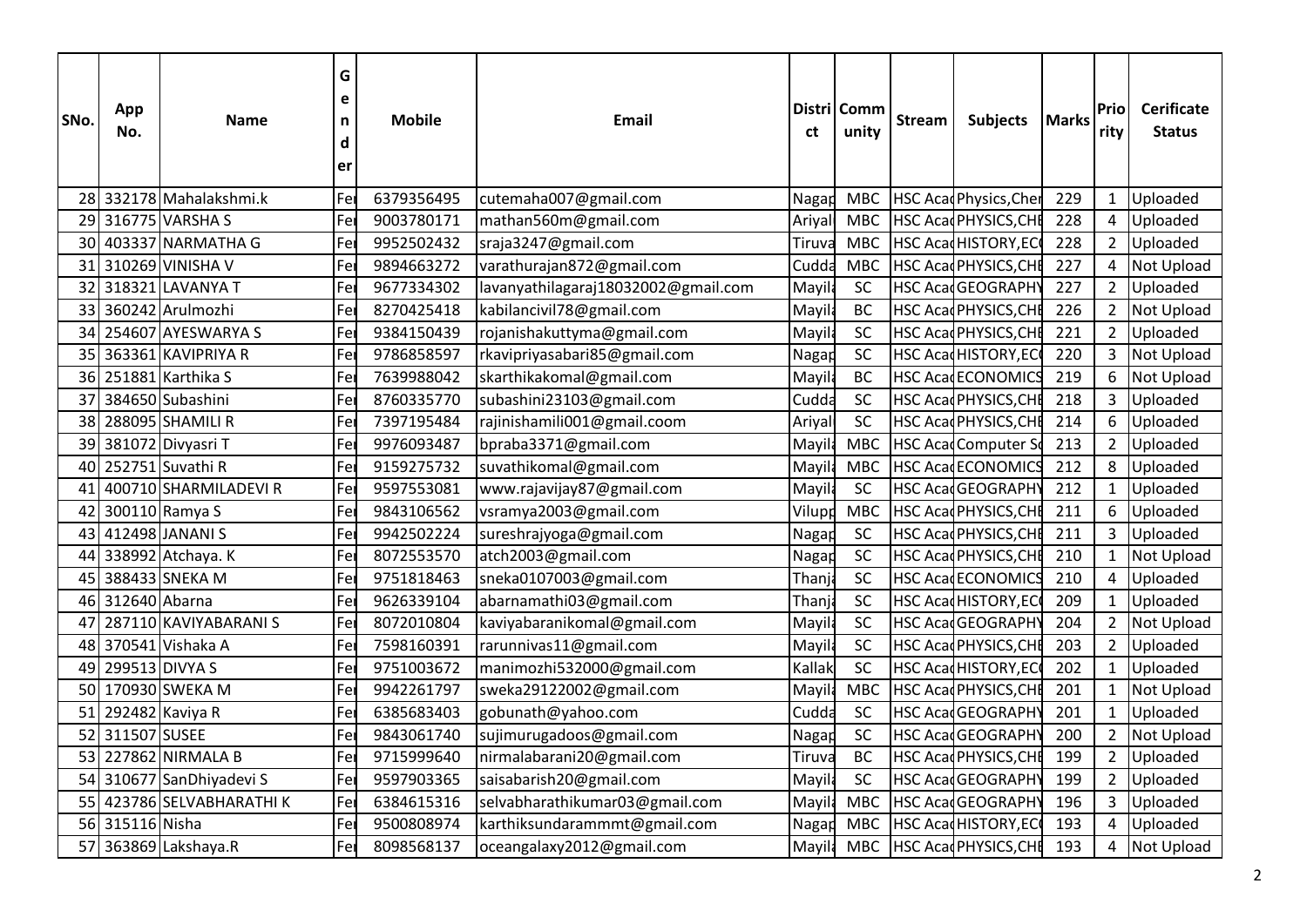| SNo.            | App<br>No.       | Name                    | G<br>e<br>n<br>d<br>ler | <b>Mobile</b> | Email                             |                    | Distri Comm<br>unity | <b>Stream</b> | Subjects   Marks             |     | Prio<br>rity   | <b>Cerificate</b><br><b>Status</b> |  |
|-----------------|------------------|-------------------------|-------------------------|---------------|-----------------------------------|--------------------|----------------------|---------------|------------------------------|-----|----------------|------------------------------------|--|
|                 | 58 412663 Agalya |                         | Fe                      | 8940820395    | agalyakalai2003@gmail.com         | Nagap              | SC                   |               | <b>HSC Acad PHYSICS, CHI</b> | 193 | $\mathbf{3}$   | Not Upload                         |  |
| 59              |                  | 257033 Vijayasri K      | <b> Fe</b>              | 9443002269    | kvijayasri03@gmail.com            | Mayil <sup>!</sup> | <b>MBC</b>           |               | HSC AcadHISTORY, EC          | 192 | 3              | Uploaded                           |  |
| 60              | 388660 Priya     |                         | Fe                      | 9159176722    | baskarpriya182003@gmail.com       | Nagap              | <b>SC</b>            |               | <b>HSC Acad HISTORY, EC</b>  | 191 | $\overline{3}$ | Uploaded                           |  |
| 61              |                  | 370308 VAITHEEISWARI K  | Fe                      | 9751003672    | vaitheeiswarikumar@gmail.com      | Kallak             | <b>SC</b>            |               | HSC AcadHISTORY, EC          | 190 | $\mathbf{1}$   | Uploaded                           |  |
| 62              |                  | 238509 Vasumathi        | Fe                      | 7868810844    | 8vasanthisubramani@gmail.com      | Cudda              | <b>MBC</b>           |               | HSC Acad PHYSICS, CHI        | 189 | $\mathbf{1}$   | Uploaded                           |  |
| 63              |                  | 352759 SWETHA           | Fe                      | 7639983352    | swetha2003gg@gmail.com            | Mayi               | SC                   |               | HSC Acad PHYSICS, CHI        | 189 | $\overline{2}$ | Uploaded                           |  |
| 64              |                  | 197834 SANTHINI R       | Fe                      | 8525873326    | santhinis027@gmail.com            | Mayi               | SC                   |               | HSC AcadHISTORY, EC          | 187 | $\pmb{4}$      | Uploaded                           |  |
| 65              |                  | 363504 Sanparkavi       | Fe                      | 9626076306    | sanparkavisankar@gmail.com        | Mayi               | <b>SC</b>            |               | <b>HSC Acad PHYSICS, CHI</b> | 186 | 4              | Uploaded                           |  |
| 66              |                  | 419628 M Vetriselvi     | Fe                      | 6383281099    | ajayguna1999@gmail.com            | Cudda              | <b>MBC</b>           |               | <b>HSC Acad PHYSICS, CHI</b> | 185 | 5              | Uploaded                           |  |
| 67              |                  | 242005 NIVETHA T        | Fe                      | 8526845573    | nivethasing2020@gmail.com         | Nagap              | SC                   |               | <b>HSC Acad HISTORY, EC</b>  | 184 | 3              | Not Upload                         |  |
| 68              |                  | 358758 RAJALAKSHMIS     | Fe                      | 7639245116    | rl5508322@gmail.com               | Naga               | <b>BC</b>            |               | HSC Acad Geography,          | 184 | $\mathbf{1}$   | <b>Not Upload</b>                  |  |
| 69              |                  | 218629 Jothika R        | Fe                      | 8778944085    | jothimani23600@gmail.com          | Cudda              | <b>MBC</b>           |               | <b>HSC Acad Computer So</b>  | 183 | 4              | Uploaded                           |  |
| 70              |                  | 280254 Abinaya I        | Fe                      | 6374830480    | iabinayakomal@gmail.com           | Mayi               | SC                   |               | HSC AcadPHYSICS, CHI         | 183 | 12             | Not Upload                         |  |
| 71              |                  | 333651 Tamilaha Arasi C | Fe                      | 6369112658    | tamilchandrasekaran2003@gmail.com | Mayi               | SC                   |               | HSC Acad PHYSICS, CHI        | 183 | 6              | Uploaded                           |  |
| 72              |                  | 279475 Aganthiya A      | Fe                      | 8098555734    | aganthiyakomal@gmail.com          | Mayi               | SC                   |               | HSC AcadPHYSICS, CHI         | 180 | 11             | Uploaded                           |  |
| 73              |                  | 353644 SABEENA          | <b>IFe</b>              | 7639983352    | sabeena2002s@gmail.com            | Mayil              | SC                   |               | HSC AcadPHYSICS, CHI         | 180 | 3              | Uploaded                           |  |
| 74              |                  | 334088 MAHALAKSMIC      | Fe                      | 8072422155    | chandranmuthu97@gmail.com         | Mayil              | <b>BC</b>            |               | HSC AcadGEOGRAPHY            | 179 | $\mathbf{1}$   | Not Upload                         |  |
| 75              |                  | 221692 SHALINI R        | Fe                      | 9597819471    | saravanansanjai254@gmail.com      | Ariyal             | <b>SC</b>            |               | HSC AcadPHYSICS, CHI         | 178 | $\mathbf{1}$   | Uploaded                           |  |
| 76 <sub>I</sub> |                  | 334217 SARANYA J        | Fe                      | 9626649637    | rajasindhu443@gmail.com           | Mayil              | SC                   |               | HSC AcadGEOGRAPHY            | 178 | 5              | Not Upload                         |  |
| 77              |                  | 368217 Kavipriya.p      | Fe                      | 6369392908    | kavip7749@gmail.com               | Mayil              | <b>BC</b>            |               | HSC Acad PHYSICS, CHI        | 178 | 5              | Uploaded                           |  |
| 78              |                  | 406872 RAMYA S          | Fe                      | 9791890311    | ramyamani032003@gmail.com         | Cudda              | SC                   |               | HSC AcadGEOGRAPHY            | 177 | 4              | Not Upload                         |  |
| 79              |                  | 227158 Nishanthi M      | Fe                      | 8072257626    | ravikumaarpuhazhenthi@gmail.com   | Ariya              | <b>MBC</b>           |               | <b>HSC AcadECONOMICS</b>     | 175 | $\mathbf{1}$   | Uploaded                           |  |
| 80              |                  | 306349 Mahasakthi V     | Fe                      | 7010619896    | mahasakthiv2020@gmail.com         | Mayi               | <b>BC</b>            |               | <b>HSC Acad HISTORY, EC</b>  | 174 | 3              | Uploaded                           |  |
| 81              | 362262 Rajasri   |                         | lFe                     | 7373306289    | rajasrirasappa2003@gmail.com      | Than               | <b>SC</b>            |               | <b>HSC Acad HISTORY, EC</b>  | 174 | $\overline{2}$ | Uploaded                           |  |
| 82              |                  | 235555 ELAKKIYA S       | lFe                     | 9159067538    | praveenvalavan2003@gmail.com      | Mayi               | SC                   |               | <b>HSC AcadHISTORY, EC</b>   | 171 | 5              | Uploaded                           |  |
| 83              |                  | 382406 Vaishnavi.k      | Fe                      | 6369392908    | anuvaishnavi552@gmail.com         | Mayi               | <b>BC</b>            |               | HSC Acad PHYSICS, CHI        | 171 | 3              | Uploaded                           |  |
| 84              |                  | 391005 Sowndarya        | Fe                      | 8489446647    | sowndaryasankar3@gmail.com        | Nagar              | <b>MBC</b>           |               | HSC Acad PHYSICS, CHI        | 171 | 3              | Uploaded                           |  |
| 85              |                  | 309399 DIVYABARATHI J   | Fei                     | 8270418931    | devika843@gmail.com               | Mayi               | <b>MBC</b>           |               | HSC AcadGEOGRAPHY            | 169 | $\overline{2}$ | Uploaded                           |  |
| 86              |                  | 366360 Subalakshmi A    | <b>l</b> Fe             | 9751003672    | subalakshmi332003@gmail.com       | Kallal             | SC                   |               | <b>HSC Acad HISTORY, EC</b>  | 169 | $\mathbf{1}$   | Uploaded                           |  |
| 87              |                  | 105692 VIJAYALAKSHMI S  | Fe                      | 9843812790    | gssangeetha544@gmail.com          | Mayil              | SC                   |               | HSC Acad HISTORY, EC         | 168 | 3              | Uploaded                           |  |